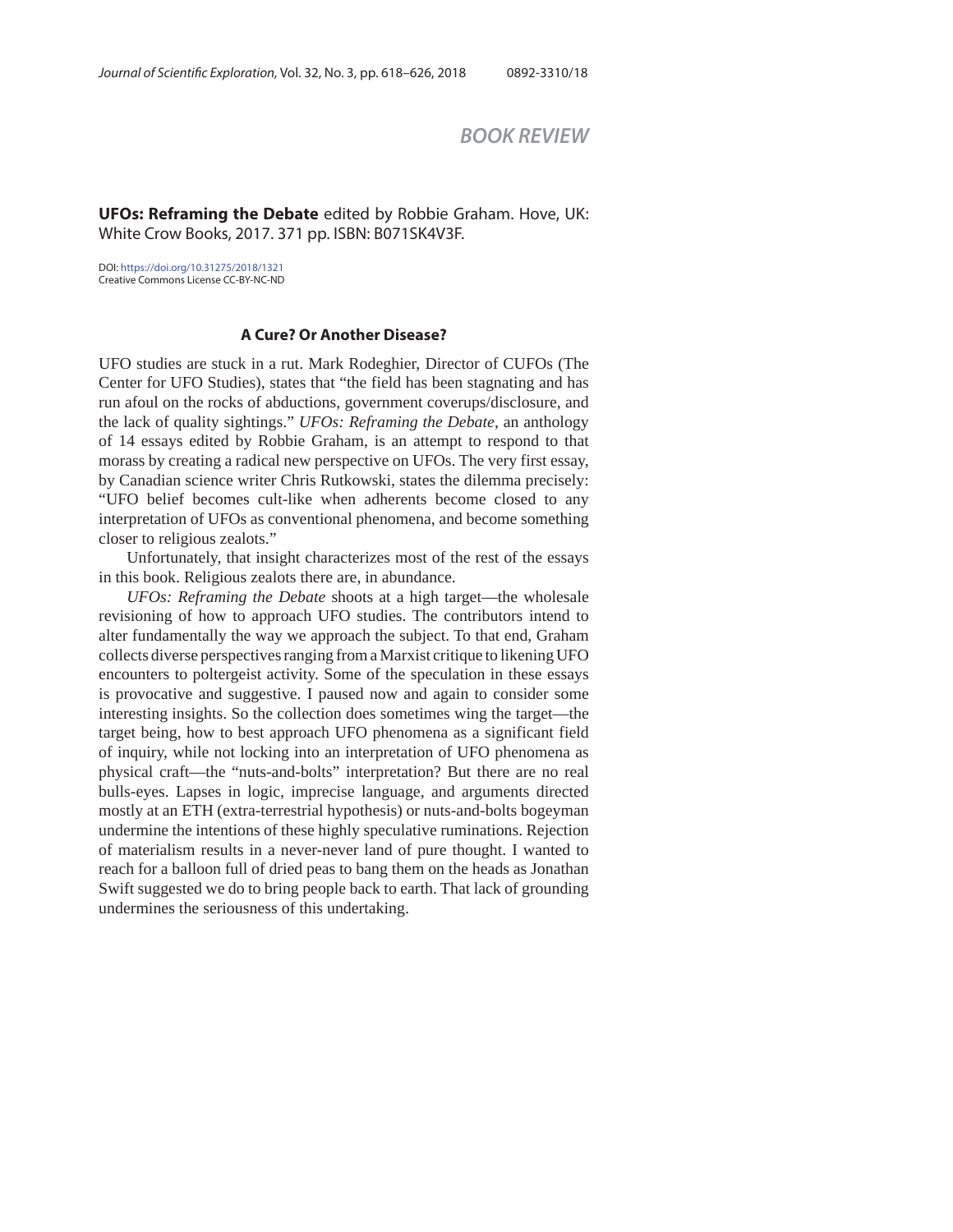The primary unifying theme of the essays is that materialism does not do justice to the complexity of the phenomena, which is true. Accounts of encounters frequently include challenging confusing realities. But that catch-all point of departure does not support the weight of these non-standard speculative forays into what UFOs might be or mean.

The writers explore nonconsensual realities—schemes that purport to go beyond what we know to include anomalies that don't compute—but never relate those discussions to the consensual realities in which by definition we live. Anomalies remain mere data if they are not linked to consensual realities in



meaningful ways. That reinterpretation does not take place. The anomalies are like floaters in our field of vision, capturing our attention as they flit here and there, but outside our focus.

"Reframing" means a complete restructuring of discussions of UFO phenomena; it should include what came before—the voluminous data that constitute a historical record—and re-contextualize it. These essays don't do that. Despite giving lip service to the reality of material properties of UFOs, those properties are largely ignored or dismissed as irrelevant. That UFOs have mass and energy, represent technologies designed by intelligent beings, and elicited government interest early on because of national security concerns, is a well-documented point of departure for exploring UFOs. But most of these essays reject those facts in order to focus on the impact of UFO experiences on consciousness—altered states, "high strangeness" experiences like the sudden absence of noise during an encounter, telepathic and other paranormal events, quasi-religious experience leading to the formation of cultic communities, and other sociological and philosophical issues. Those are important aspects of some UFO experiences to be sure, but they are not the whole ballgame nor do they support much of the wilder speculations in this collection. To assert that anomalous aspects of some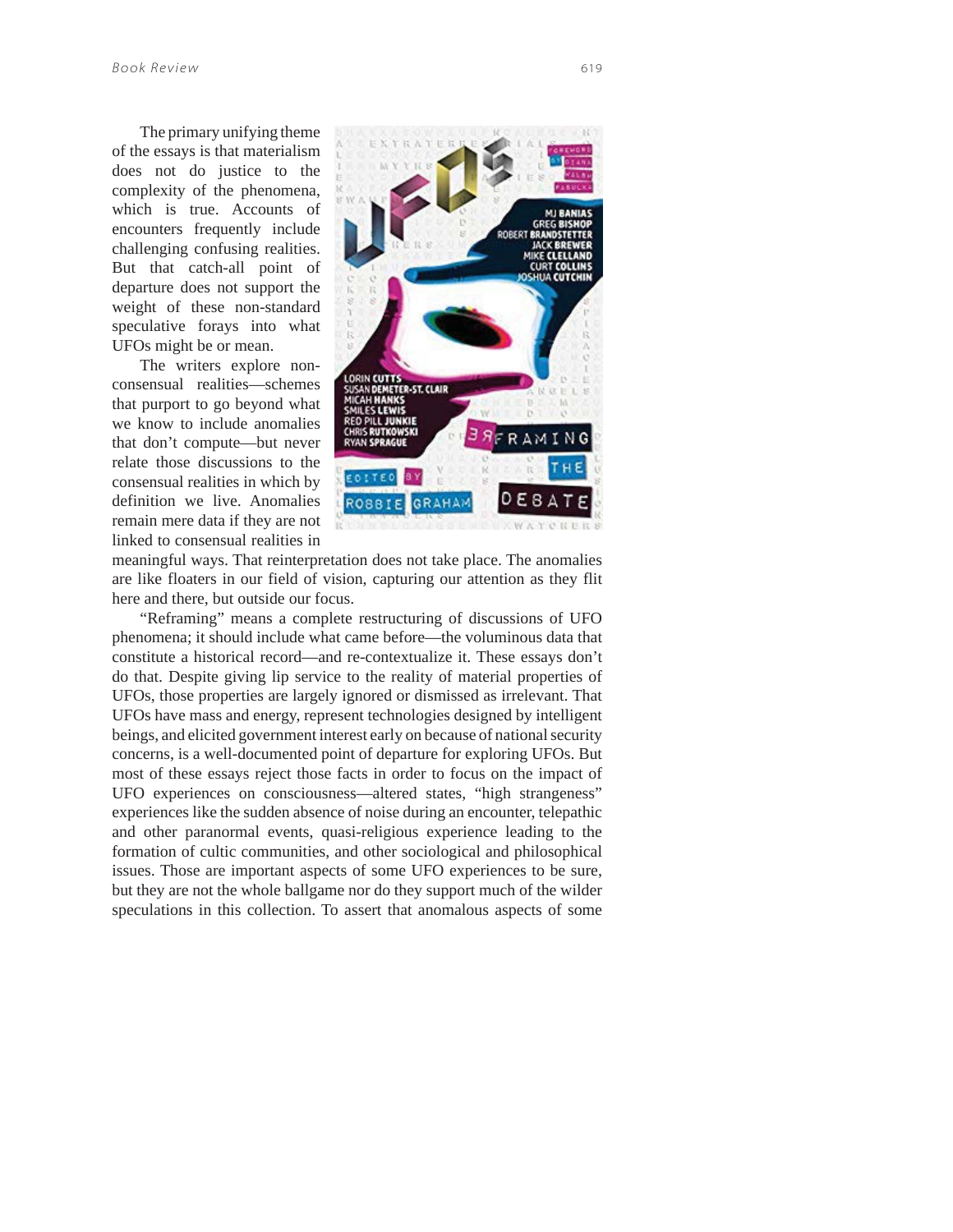UFO experiences are the ultimate intention of UFOs—an intention without an intender—is as incomplete as ignoring those attributes in favor of an exclusively nuts-and-bolts explanation.

Where we begin a journey often determines where we end up. The editor, Robbie Graham, who produced a highly readable and worthwhile exploration of UFOs in Hollywood films and other media, reports that a point of departure for this volume was the anticipation of "disclosure" in "mainstream UFOlogy" determined in part by the influence of Stephen Greer. I fear that this point of departure derives from discussions of UFO phenomena exclusively on the Internet. Almost all of the contributors to this volume have an Internet presence and publish in that medium and seldom cite serious scholarly mainstream researchers who don't homestead on the Internet. Those scholars are akin to Allen Hynek's "invisible college." They are not household names and do not flit from one UFO conference to another to debate one another (and thereby enhance one another's credibility, like holocaust historians paired with holocaust deniers to bookend talk shows). But they have labored for decades to examine solid data using rigorous scholarly methodologies.

Above all, there is no "mainstream UFOlogy." There are serious researchers, unsupported in the main by research grants, academic respectability, and for the most part, publication in peer-reviewed journals. But the researchers I know are not expecting or distracted by "disclosure" nor do they pay much attention to the work of Stephen Greer. They mine the accumulating data and know the limits of what they know and distinguish it from what they know they don't know. The lines between those two domains blur often in these essays.

An anthology is seldom a coherent whole. An editor's choices matter but so do the decisions of authors to be included in the first place. When the common theme is a negative position without a well-formulated narrative, the result is a lot of firing in different directions. The content in these essays is a smorgasbord of abstractions so almost anything goes. Ideas take off and never land. There is no big picture. So the re-frame is empty.

Some people have approached me over the years with the belief that they had been abducted. When I suggested that they see a mainstream therapist instead of a hypnotherapist in the Mack/Hopkins/Jacobs mold, however, they refused. They wanted a therapist whose conclusions they knew so the therapist's viewpoint could be validated in a circular way. They did not need to be led by the therapist when they led themselves to the therapist.

In a similar vein, those who disagreed with Graham's approach and thematic point of departure would not have wanted in. The omission of contrary points of view is . . . well, a serious omission.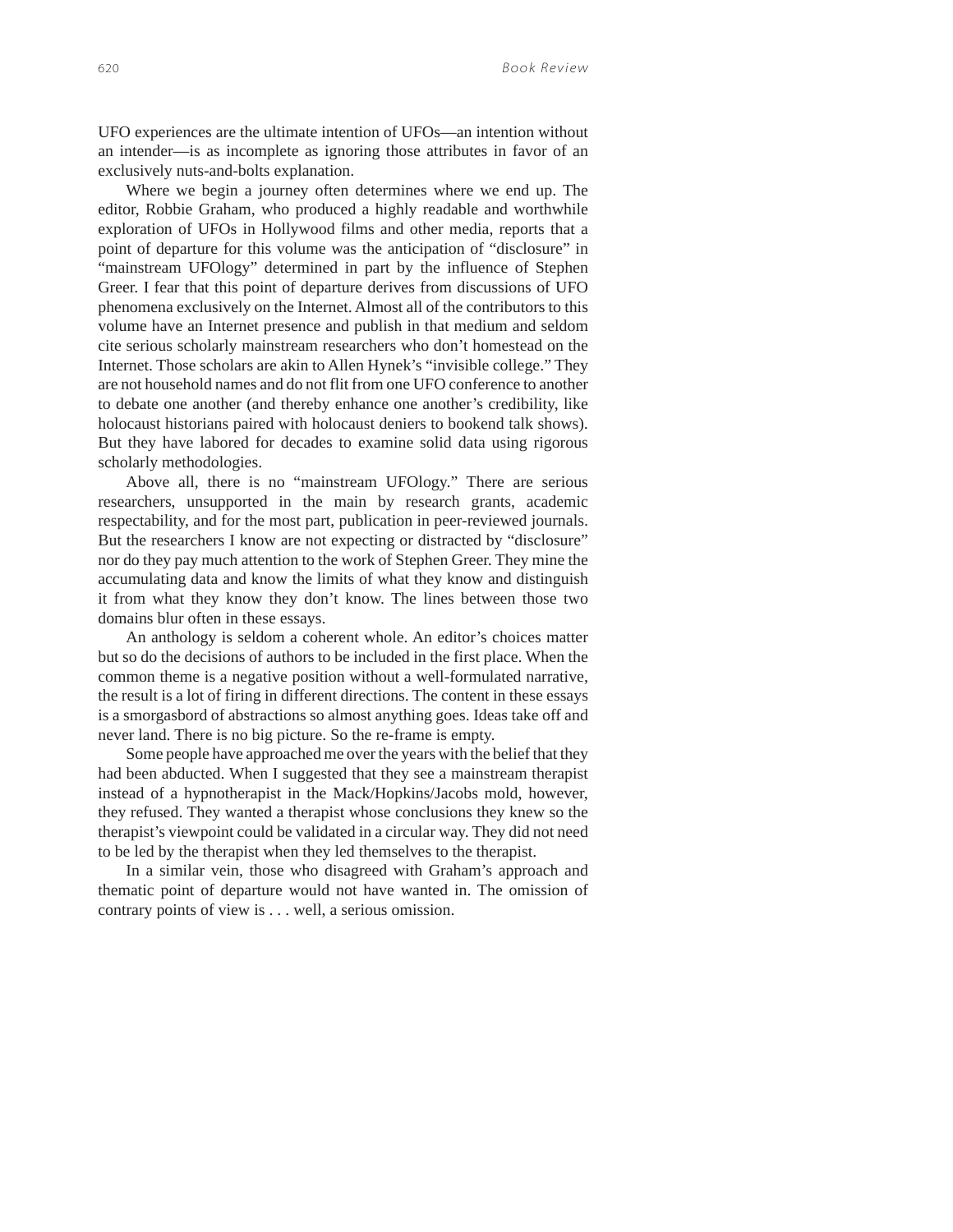So if UFO research for 70 years is like a bush that needs pruning, what we have here instead is a burning bush, leaving us with ashes. The "ETH or nuts-and-bolts mythology" is replaced with other mythologies but thinner wispier ones with less support. The science-fiction–like epics of wars among aliens, military treaties with aliens, typologies of aliens from tall white to short gray to reptilian, scenarios that fill UFO websites, are not advocated here but they do serve as points of departure for discussing why such narratives exist, why people believe them, what social and cultural organizations result as "real birds" are collected in "digital cages" of online communities.

Such "reframing" frees us from having to pay attention to the mundane origins of our modern preoccupation with UFOs beginning with its inception in the 1940s. At that time, we considered them intelligently designed technologies that challenged our perception and understanding of physics and spacetime and our place in the universe. The USAF Project SIGN concluded reasonably that they were neither Russian nor American technologies, so they did not originate on our planet. The word used to designate that conclusion was "extra-terrestrial," and the concept implied propulsion systems and "flying" and going from point A to point B in space. We said "extraterrestrial" because we did not have ready at hand more exotic categories like multiverse and multi-dimensional reality. We hadn't yet done the math. So we couldn't think of alternatives when we did not have the words to denote them. Einsteinian relativity had been around for half a century but we still thought in Newtonian frames. We thought of moving in space rather than in spacetime.

Math may be the language of physics and cosmology, but most people don't speak it very well. The many books on quantum physics that attempt to translate mathematical concepts into ordinary English do not do the job. There is no Rosetta stone for linking the two languages. We can say the words but we don't really know what they mean. Ordinary language does not give us access to the mysteries of UFO experience either. Inevitably, then, when these essayists try to reframe the debate, the reframing itself is unintelligible because their metaphysical language is arbitrary. The reframing needs to be reframed again. I think of NATO analysts of Russian propaganda who unconsciously absorbed some of the lies they read many times so they needed in turn to be debriefed. Debriefers need to be debriefed, like turtles, all the way down. But that presumes a final debriefer who knows what's true, what's really real, and in this exotic domain we don't have that.

While the USAF Estimate of the Situation used the word extraterrestrial because multi-verses and multiple dimensions were not in our common lexicon, those difficult concepts are now bandied about without regard to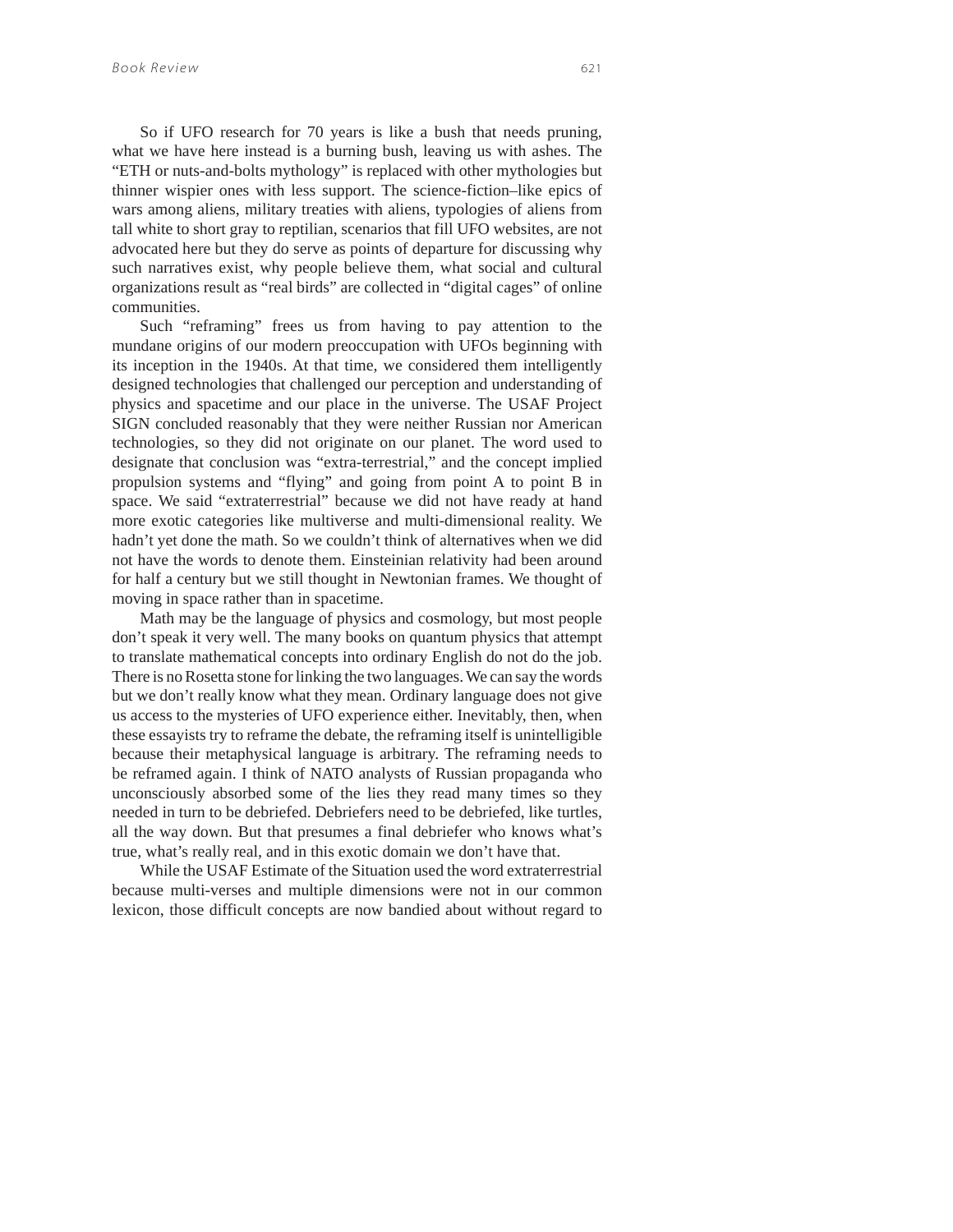their mathematical basis. That obscures the fact that we non-specialists really have no idea what we are talking about when we use the terms. Knowing we don't know the solution to a mystery does not support a leap into the pretense that we do, then using that dubious conclusion as the basis for more leaps like mountain goats springing from crag to crag.

Some writers undermine their sweeping meta-statements with their own meta-reasoning. Greg Bishop, for example, questions the value of eyewitness testimony because the brain co-creates "memories" useful for survival rather than making photographs. "Is it possible," he asks, "that we really make up what we are seeing?" Yet these essays rely on the memories of experiencers to report accurately not only mundane details of encounters but also the elusive content of non-consensual realities. If concerns with memory relate to pilots chasing UFOs or people watching a luminous craft hover over their barns, they certainly apply to reports of out-of-body experiences, telepathic communication, and translation into other domains of spacetime. This is the "post-modernism paradox," which purports to deconstruct the language and meaning of everyone's utterances except one's own.

Rejecting the data that supported the ETH in the first place is the equivalent of throwing out the baby with the bathwater. Throwing out the ability to converse meaningfully by undermining memory and cognition themselves is the equivalent of throwing out bathwater that never held a baby in the first place. It renders all statements meaningless except the statement, "These statements are meaningless."

In other speculation, Bishop advances what he calls "the co-creation hypothesis." The report of a UFO experience, he states, is the result of a creative interaction between the external source of sense data and the subjective response of the human. He says this as if it is something new. Wordsworth referred in his poetry to a common belief of the Romantics that "we half-create and half-perceive" everything, echoing Eighteenth Century philosophers. Scientists do understand that observers influence what is observed. The problem lies not in knowing that but in defining boundaries between observers and what they observe.

Some authors present highly speculative possibilities as if they are facts. Susan Demeter-St. Clair, a professional "research assistant" and psi experimenter, addresses UFOs as a parapsychological event that "may be the key to a greater understanding of the UFO enigma"—which, of course, also means that it may not. But she proceeds as if it does.

Let's accept reports of paranormal effects at face value. Let's forget how unreliable memories are. Let's ignore that the content of such communications—"we wanted you to see us" or "we won't hurt you" might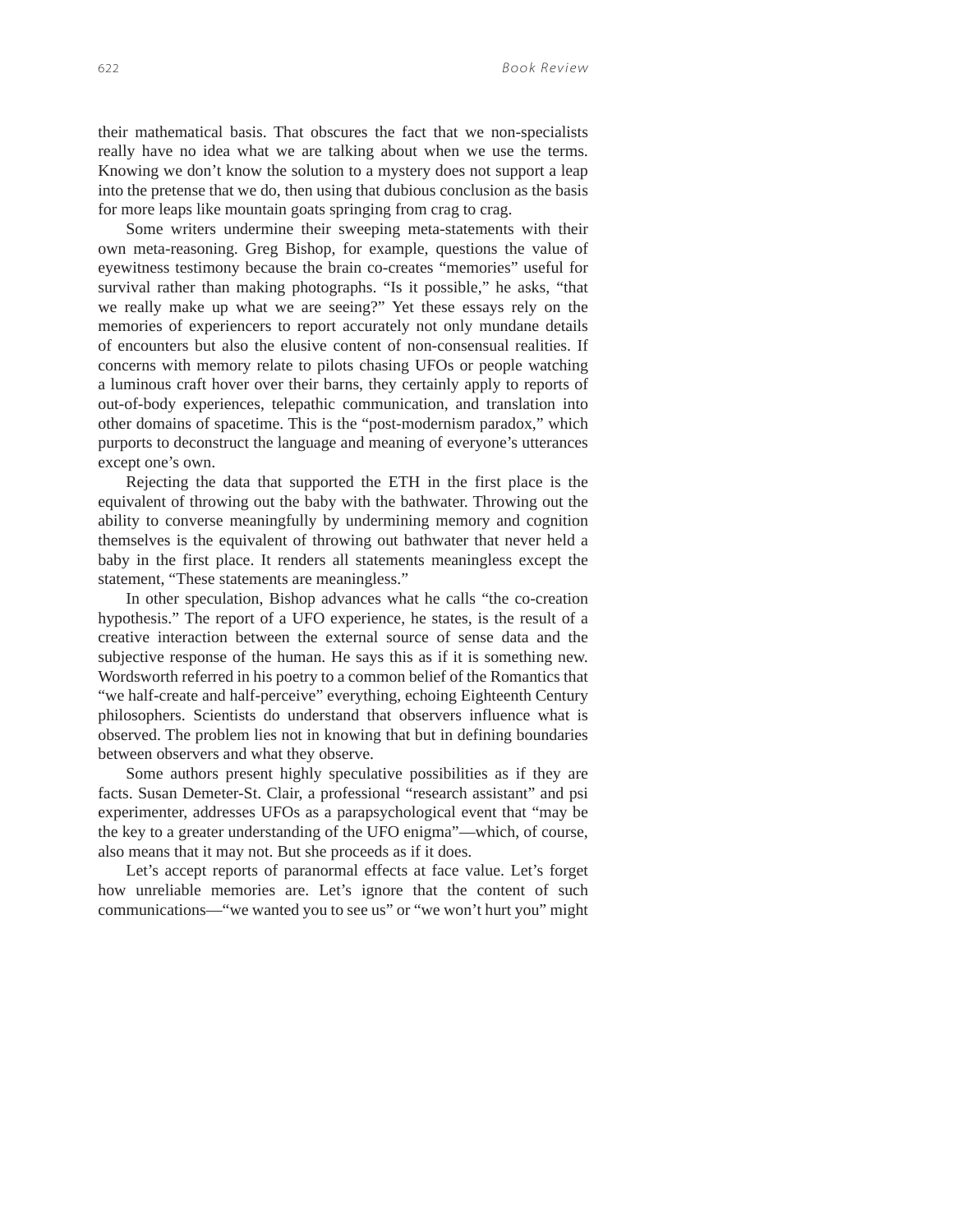be misunderstood or intentional deception. We have no external point of reference for an alleged communication known only by the "receiver" who reports it. Demeter-St.Clair says that, based on her participation in online discussion groups, she rejects "the wide-held and incorrect assumption that if you do not agree that UFOs are spaceships, then you must not believe that they exist at all—a prevalent view among the ETH crowd," which holds the ETH hypothesis with a fervent blind faith as "firmly entrenched as any religious fundamentalist faith."

An atheist, of course, can be as firmly entrenched as a "true believer," as blindly committed to "no" as a believer is to "yes." Her rejection of those who hold the ETH sounds "as firmly entrenched as any religious fundamentalist faith." That some hold an extreme and untenable viewpoint misses the mark—there is a more reasonable point of view, that UFOs are material objects AND other observations about the phenomena are valuable. That middle ground is often missing in these essays, a gray area that is eclipsed by black-and-white binary distinctions.

Calling the opposition "the ETH crowd" is dismissive and pejorative. Really, are all fundamentalists credulous, blind, unreasoning deplorables? We cannot reject out of hand the notion that intelligently directed technological objects with mass and energy might derive from other civilizations across the hundred million light years of the billions of galaxies in our galactic cluster alone. If other civilizations did evolve, where would they evolve if not on planets in star systems? One can speculate that immaterial skeins of consciousness have evolved in gas giants or nebula, but at that point one can say anything. And if they evolve, how can they evolve if not in material forms? To date, energy and matter seem to be the options. How could they develop societies but through technologies?

 Demeter-St. Clair asks of an experiencer, "Were the UFOs she witnessed a psychic manifestation and a cry for attention or help? . . . Is this a case of a poltergeist manifesting itself as a UFO event? . . . was this a UFO event or was it a poltergeist? It appeared to be both." One might as well ask, did the experiencer have a megadose of Vitamin K before the event? Correlation is not causality. The author accepts the account as stated, as an accurate memory, then interprets her question about it as if it turns a speculation into a fact, then turns what it "appeared to be" into what it was. She acknowledges that "UFO witnesses tend to see what they are culturally conditioned to expect" but does not acknowledge the obvious, that so does every human being. "Could the Belgian wave have been a societal cry for help to NATO by a population . . . experiencing very uncertain times?" Hmm, could be. But as essayist Greg Bishop reminds us, "Is it possible that we really make up what we are seeing?"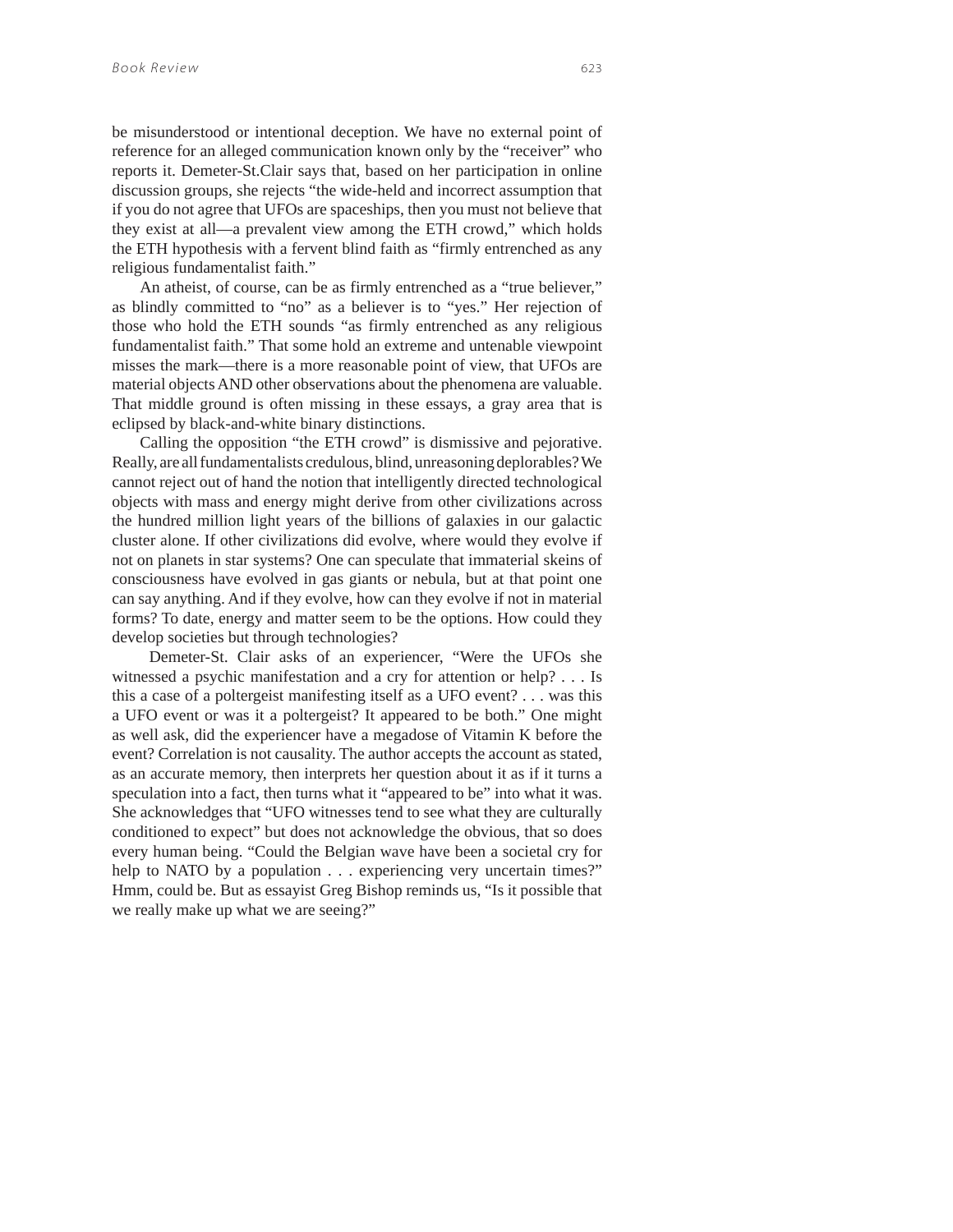Or saying. Or saying what someone saw. Or said they saw.

Unsupported conjectures like that are common in these essays. Ryan Sprague tells us that "the majority of witnesses I've spoken with, who've encountered UFOs, have described feeling as if their reality was somehow altered in the moment." This imprecise language does not reference (a) how many witnesses? (b) any documentation? (c) "spoken with"—did you ask if they had that feeling or did they volunteer it? (d) "described feeling" is vague, could you be precise? (e) "somehow altered"—what does that mean? The majority of people watching cable news these days could describe that their reality is "somewhat altered in the moment."

Many essays are written that way, lacking intellectual rigor and discipline, precisely because there are no concrete specifics to document the speculation. Hermann Oberth, the father of German rocketry, said in a speech in 1958 that he had reports from dozens of U.S. Navy and Air Force pilots (and their radar) on which he based his descriptions of UFOs. He reasoned within the domain of consensual realities, admittedly, but so do we all, and he relied on well-documented data from reliable witnesses. He would not, he said, have reported the characteristics of UFOs in granular detail had he not.

Robert Brandstetter describes not consensual realities, the stuff of our current paradigms, but non-consensual realities, and he does it on a grand sweeping scale. "UFO stories arrive out of every culture in the shape of dragons, phoenixes, pearls . . . giant tanks . . . " he tells us, but we are given no evidence that dragons and phoenixes are UFOs, or more precisely, that narratives about them are UFO accounts. He links everything in the sky and makes them all instances of Just One Thing. That One Thing always has traumatic impact, so experiencers struggle to make sense of inexplicable events. "The anomalous experience is a story desperately looking for a way to be told," he claims. But some UFO encounters are not. The data are replete with encounters with anomalous vehicles that are understood as exactly that; see, for example, Tom Tulein's scholarly presentation on the Minot incident (http://minotb52ufo.com/). Pilots often know what they observed and do not show symptoms of trauma.

Reframing discussions of complex domains must be rigorous, welldocumented, and inclusive of prior scholarly work. It must demonstrate a familiarity with the historical record. But Joshua Cutchin stretches to try to articulate a point of view "beyond materialism." He writes, "While plenty of cases superficially support the N&B/ETH (nuts and bolts/extraterrestrial hypothesis) view, its materialist foundations are shaken when confronted with the High Strangeness characteristics of a majority of UFO close encounters."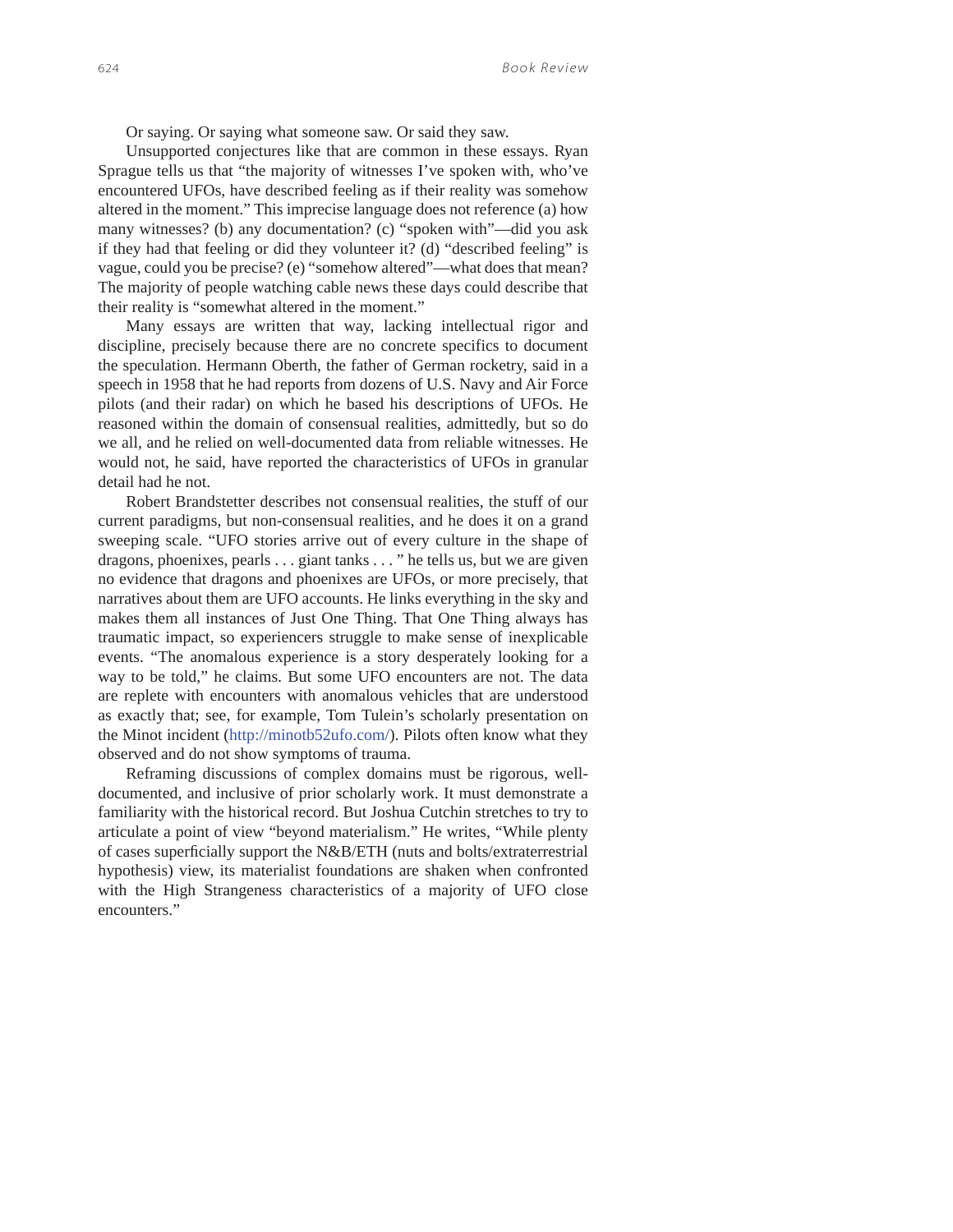The term "high strangeness" does not become a proper noun simply by using capital letters. Again "plenty of cases" . . . how many? Details? "A majority of UFO close encounters"—Data please? More than fifty percent? What catalogs are used? Discriminating lists or "everybody who calls with a report" à la MUFON? And why does adding aspects of an experience shake the foundations of the initial descriptions when it merely extends and enhances the original narrative?

Are those strange effects a byproduct or an intention of the phenomena? The problem is, we do not know the intention, or meaning, or ultimate implications of UFO phenomena. We know that Nineteenth Century accounts suggest the phenomena have been "here" for a long time, but we know nothing about how "ancient astronauts" or blazing shields in the sky do or do not relate to what we think of as UFO phenomena. Jack Brewer says, "It seems to have been with us a long, long time, whatever 'it' may be," compelling us to ask for documentation once again, and besides, if we have no idea what "it" may be, how do we know "it" has been with us for a long time? Maybe it is a "control mechanism" as Jacques Vallee has written elsewhere (Vallee chose not to submit an essay for this collection), and maybe fairies and gnomes are exactly the same as UFOnauts as Vallee suggests—but maybe not. There is no point of reference for that speculative bridge. Repetition of a belief does not constitute verification. A thousand cut-and-pastes on the Internet do not constitute documentation.

Some speculation is provocative and suggestive, as I said. Some of it made me think. A "nuts-and-bolts" explanation of UFOs is the beginning, not the end of the story. We do need to approach experiencers with empathy to understand the fabric of their experience. But we have been aware of "strangeness" from the beginning, we have noted reports of paranormal effects, and responsible investigators have addressed them as they can. When you don't know what it's all about, you can't get very far. To make progress, we have to explore with a rigorous methodology and historical awareness.

I conclude with the advice of a CIA profiler whose tasks included tracking miscreants through computer networks in order to identify them. She said:

I look for patterns . . . I try to look with no preconceived notions because the data tells me what I need to know. The task requires intense concentration and constant self-monitoring because there are a thousand puzzle pieces but no box with a picture. So I do not form a pattern too quickly. I observe myself forming conclusions and ask myself, wait! Is this really true? Or does it only seem true?